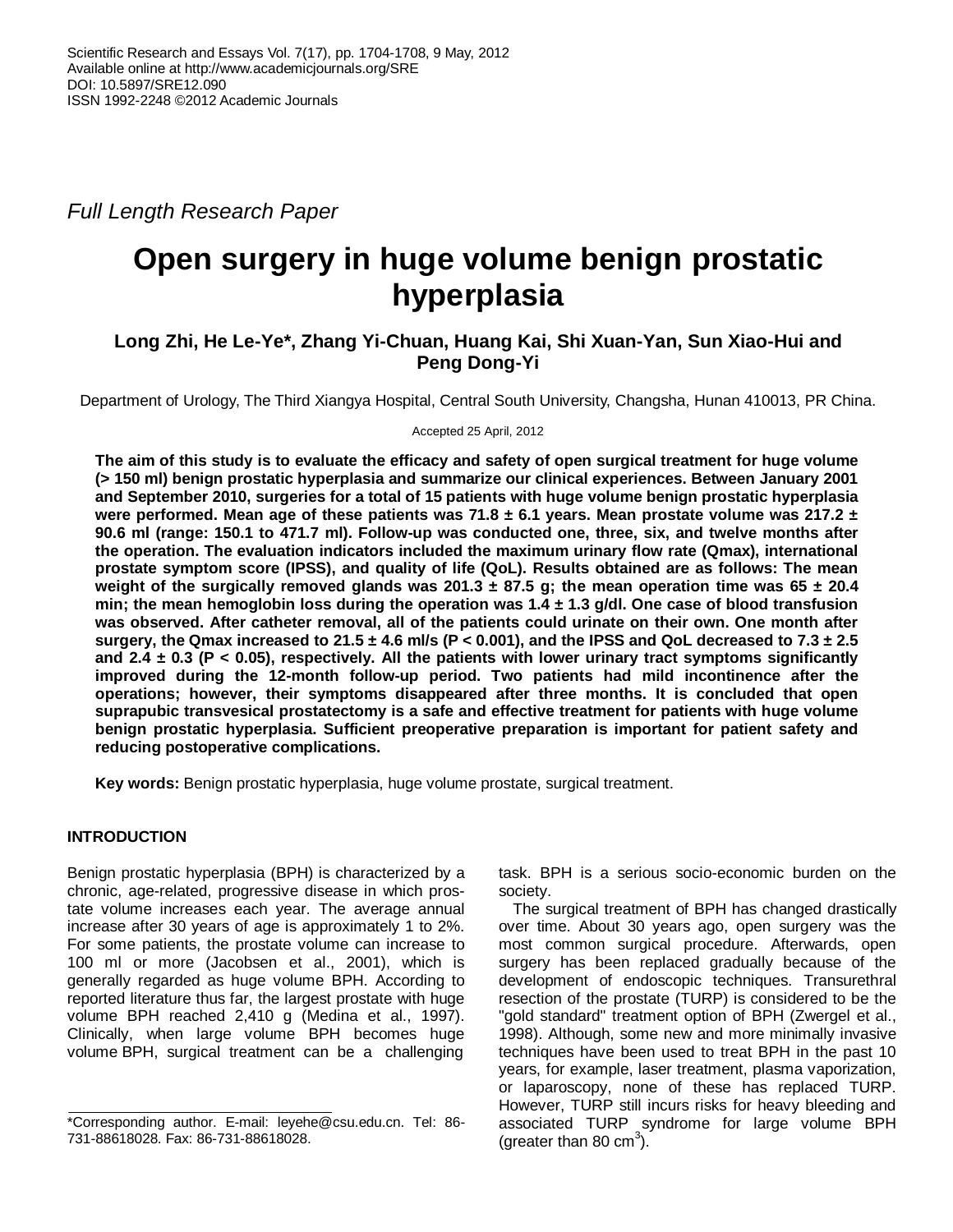**Table 1.** Patients' demographic and preoperative data.

| <b>Parameter</b>        | Mean±SD (Range)          |  |  |  |
|-------------------------|--------------------------|--|--|--|
| No. Patients            | 15                       |  |  |  |
| Age (years)             | 71.8±6.1 (59-83)         |  |  |  |
| History (Months)        | 79.5±62.3 (5-240)        |  |  |  |
| Urinary tract infection | $9(60\%)$                |  |  |  |
| Retention               | 3(20%)                   |  |  |  |
| Hematuria               | 2(13.3)                  |  |  |  |
| Cystolith               | 4 (26.7%)                |  |  |  |
| Inguinal hernia         | 2(13.3%)                 |  |  |  |
| Comorbidity             |                          |  |  |  |
| Hypertension            | 4 (26.7%)                |  |  |  |
| Heart disease           | $3(20.0\%)$              |  |  |  |
| Diabetes                | 1(6.7%)                  |  |  |  |
| Chronic bronchitis      | 1(6.7%)                  |  |  |  |
| Cerebral infarction     | 1(6.7%)                  |  |  |  |
| Thrombocytopenia        | 1(6.7%)                  |  |  |  |
| tPSA (ng/ml)            | $7.6 \pm 4.5$ (1.2-43.7) |  |  |  |
| Vpro(ml)                | 217.2±90.6 (150.1-471.7) |  |  |  |
| 150-200                 | $8(53.3\%)$              |  |  |  |
| 201-300                 | 4 (26.7%)                |  |  |  |
| >300                    | $3(20.0\%)$              |  |  |  |
| PVR (ml)                | 206.3±180.9 (27-802)     |  |  |  |
| $Q_{\text{max}}$ (ml/s) | $4.8 \pm 3.7$ (1.2-12.4) |  |  |  |
| <b>IPSS</b>             | 27.5±7.1 (10-35)         |  |  |  |
| QoL                     | $5.3 \pm 0.8$ (3-6)      |  |  |  |

tPSA: total prostatic special antigen; PVR:post-void residual urine; Vpro: volume of prostate Qmax: maximum urinary flow rate; IPSS: International Prostate Symptom Score; QoL: Quality of life.

European Association Urology guidelines recommend that TURP be applied during BPH treatment for prostate volumes in the 35 to 80 ml range, according to A-level evidence (Madersbacher et al., 2004). Based on the current clinical evidence, open surgery seems to be a reasonable choice for such cases of BPH patients with prostate volumes more than 80 ml.

Prostate volume is an important factor that affects the treatment of BPH (Protogerou et al., 2010). However, no standard in the literature is available regarding what prostate volume is defined as large or huge. In addition, the usefulness of related surgical experience is limited. In this study, we report the open surgical treatment of 15 patients with huge volume prostates, with specifically defining a volume of more than 150  $\text{cm}^3$  as a huge volume prostate.

#### **METHODS**

Between January 2001 and September 2010, 920 BPH patients were treated at our hospital. Of these patients, 15 had prostate volumes more than 150 ml (150.1 to 471.7 ml). The clinical data of all of the patients were assessed, including the following: medical

#### **Table 2.** Operative data.

| <b>Parameter</b>                   | Mean±SD (Range)       |  |  |
|------------------------------------|-----------------------|--|--|
| Operative time (min)               | 65±20.4 (55-100)      |  |  |
| Weight enucleated (g)              | 201.3±87.5 (145-450)  |  |  |
| Hemoglobin loss (g/dL)             | $1.4 \pm 1.3$ (0.2-6) |  |  |
| Blood transfusions (n)             | 1(6.7%)               |  |  |
| Irrigation time (days)             | $1.8 \pm 0.4$ (1-3)   |  |  |
| Catheter time (days)               | $9.5 \pm 2.5$ (8-12)  |  |  |
| Postoperative hospital stay (days) | $10.7 \pm 2.2$ (9-12) |  |  |

history, international prostate symptom score (IPSS), quality of life (QoL), digital rectal examination, tPSA level, hemoglobin (Hb) level, maximum urinary flow rate  $(Q<sub>max</sub>)$ , prostate volume, post-void residual urine (PVR), and number of patients with complications and comorbidities. The clinical data of all of the patients are shown in Table 1.

Transrectal ultrasound (TRUS) was used, and the prostate volume was calculated (Chenven et al., 2001). Prostate cancer was excluded by a TRUS-guided prostate biopsy for 12 cases of tPSA > 4 ng/ml. All of the patients were assessed before operation by anesthesiologists to confirm them to be able to tolerate operation. Patients received a suprapubic transvesical prostatectomy under epidural (six cases) or general anesthesia (nine cases) (Meier et al., 1995).

During operations, glands were often removed in two or three portions due to their huge volumes, and the tips of the urethra close to the prostate were cut. Prostate fossa was examined and obvious bleeding sites were treated by electrocoagulation or sutured into a figure-eight configuration with absorbable sutures.

Prostatic fossa was given transverse-fold sutures, depending on the circumstances. At the bladder-prostate junction, 2 to 0 absorbable sutures were used as continuous-lock sutures from the 3:00 to 9:00 position. The 12:00 position often required figure-eight sutures to narrow the opening of the urethra. F20 Foley catheter was indwelled into the urinary tract, and the bladder neck was continuously compressed for 12 to 24 h, while a mushroom-shaped F28 bladder drainage tube was placed for cystostomy.

Catheters were removed after operation, and the patients were discharged from the hospital. Follow-up was performed regularly at1,3, 6, and 12 months after operation, at which time IPSS, QoL, and Q<sub>max</sub> were assessed. All of these data were recorded and differences were analyzed by the student *t* test (univariate analysis), and *P* < 0.05 was considered to be statistically significant.

#### **RESULTS**

It is observed that the prostate was obviously protruding into the bladder in the operations. Ten cases had prostates with prominent protrusions, and three cases had prostates protruding into the anterior 2/3 of the bladder. Throughout the perioperative period, all of the patients were stable. The clinical data are shown in Table 2. The prostate tissue samples were weighed after the operations, with the heaviest weighing 450 g.

After pathological examinations of the specimens, prostate cancer was confirmed to be absent for all of the patients. After removing the catheters, the patients could urinate on their own. All of the patients completed their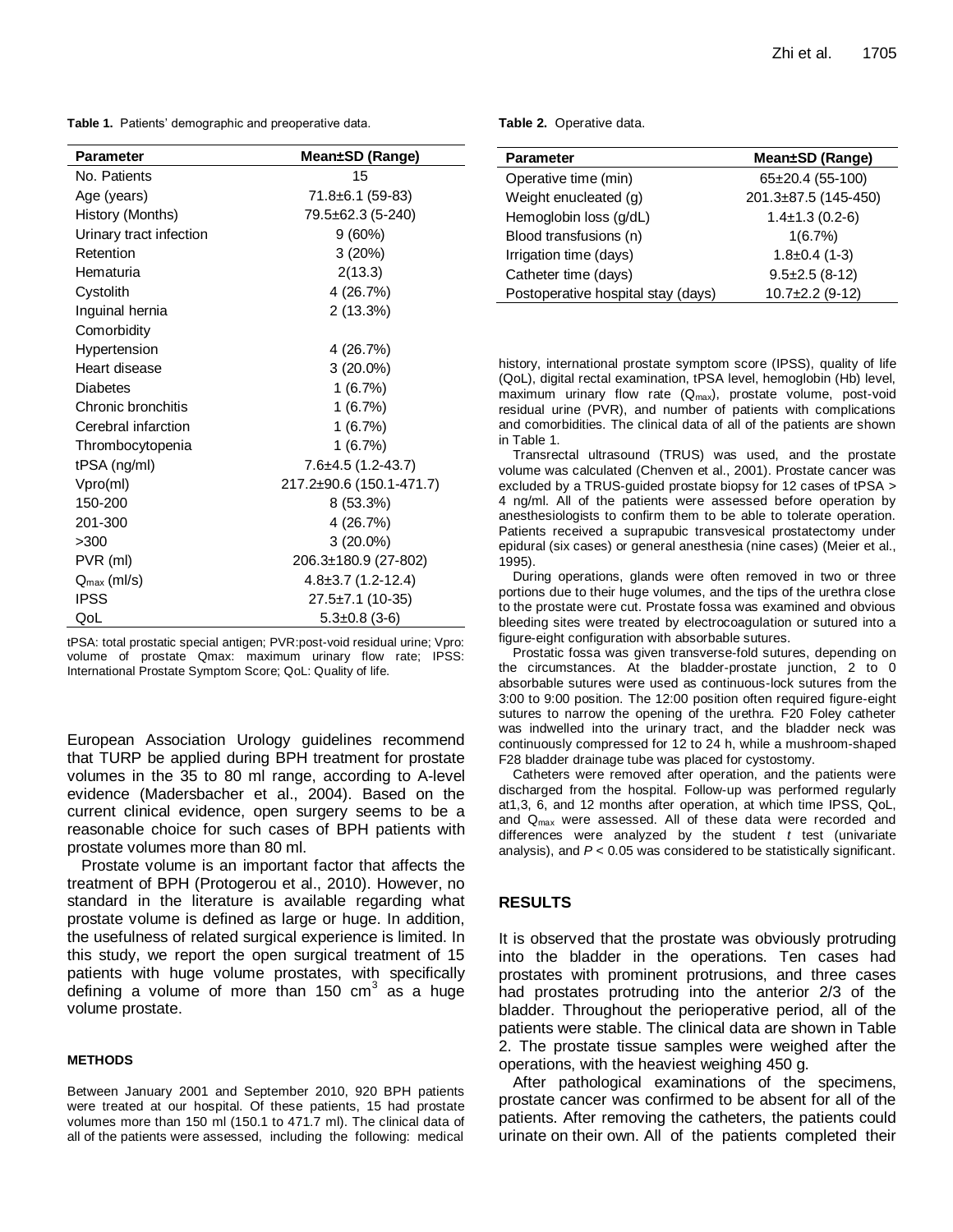| <b>Parameter</b>            | <b>Preoperative</b>   | Month                | <b>3 Months</b>      | 6 Months              | <b>12 Months</b>    |
|-----------------------------|-----------------------|----------------------|----------------------|-----------------------|---------------------|
| $\mathsf{Q}_{\mathsf{max}}$ | $4.8\pm3.7(1.2-12.4)$ | $21.5\pm4.6(11-45)$  | $23.4\pm4.8(6-47)$   | $22.3 \pm 5.0$ (9-38) | 22.7±4.2 (10-38)    |
| <b>IPSS</b>                 | 27.5±7.1 (10-35)      | $7.3 \pm 2.5$ (3-20) | $6.6 \pm 3.0$ (3-21) | $5.4\pm2.6(2-19)$     | $4.9\pm1.8$ (3-12)  |
| QoL                         | $5.3 \pm 0.8$ (3-6)   | $2.4 \pm 0.3$ (0-4)  | $2.1 \pm 0.4$ (0-3)  | $2.5 \pm 0.3$ (0-4)   | $2.6 \pm 0.5$ (0-3) |

**Table 3.** Preoperative and postoperative parameters (Mean±SD).

Qmax: Maximum urinary flow rate; IPSS: International Prostate Symptom Score; QoL: Quality of life.

follow-ups, during which the one-, three-, six-, and twelve-month follow-ups indicated that  $Q_{\text{max}}$ , IPSS, and QoL showed significant improvement compared with their preoperative scores (*P* <0.05) and remained stable (Table 3). The two patients with mild urinary incontinence after extubation were counseled to strengthen their pelvic floor muscles, and the symptoms disappeared after three months.

### **DISCUSSION**

BPH is one of the most common urinary system diseases in old men and an age-related, progressive disease that is an inevitable result of male aging. A normal adult male prostate weighs about 20 g. From the age of 40, the prostate begins to increase in size, significantly accelerating at 60 to 70 years of age. Enlarged prostates usually weigh 40 to 100 g, and a few prostates weigh more than 200 g. Weights of more than 500 g are very rare (Jacobsen et al., 2001; Medina et al., 1997; Tolley et al., 1987; Yonou et al., 1999).

Weight and volume of the prostate are important factors that affect treatment choice (Protogerou et al., 2010). However, there is currently no standard definition of prostate volume for treatment selection. Based on our experience, we used the TRUS method to measure prostate size (Chenven et al., 2001). We classified a prostate volume of less than 50 ml as small, 50 to 99 ml as medium, 100 to 149 ml as large, and more than 150 ml as huge. According to the aforementioned standards, a huge prostate accounted for 1.6% (15/920) of the BPH cases that underwent urological treatment at our hospital. Because of recent advances in drug development in the last 20 years and minimally invasive treatments in clinical applications, traditional open surgical treatment of BPH has been performed less frequently. However, open prostatectomy remains the primary choice at most medical institutions that treat BPH patients with large-size prostates (Suer et al., 2008; Thiel et al., 2009; Varkarakis et al., 2004).

Traditional reports in the literature have stated that prostates larger than 100 g are suitable for open surgery (Tubaro et al., 2001; Mearini et al., 1998; Serretta et al., 2002). Nevertheless, TURP is inappropriate due to a number of problems. For example, transurethral surgery requires more time, its removal efficiency is less than that

of open surgery, and it incurs more surgical risk and complications (Ou et al., 2010).

However, this weight limit has been challenged by some experts (Suer et al., 2008; Thiel et al., 2009; Liu et al., 2010). Because of recent advances of surgical technologies, BPH patients with prostates weighing 100 g or more are usually subjected to treatments with new technologies, such as holmium laser enucleation of the prostate (Krambeck et al., 2010), transurethral plasmakinetic vaporization prostatectomy (Liu et al., 2010), and laparoscopic prostatectomy surgery (Levinson et al., 2008; Mariano et al., 2006). These new technologies have been proven effective and may provide great promise for the future. However, data on using these new technologies for treatment of huge volume BPH are limited, and their long-term effects require further evaluation.

Additionally, using these new technologies also have equipment-based and technical limitations, because it is difficult for most medical units to adopt these new technologies. Therefore, we advocate the choice of open surgery for huge volume defined as volume greater than 150 ml. Despite a longer hospital stay, slower postoperative recovery, affecting the appearance of the patient's lower abdomen, open surgery has a high efficacy and a low recurrence rate.

In addition, the complications of open surgery are not more severe than other methods (Suer et al., 2008). Moreover, open surgery can facilitate the treatment of bladder stones, bladder diverticula, prostate middle-lobe hypertrophy, and inguinal hernias (Protogerou et al., 2010). Based on these advantages and our own experience in the clinic, we believe that suprapubic prostatectomy is a very safe and effective treatment for huge volume BPH.

Although open surgery is an ideal method that is often used to treat huge volume BPH, the glands may compress the adjacent organs due to the enormous volume. Open surgery may be very challenging when coupled with a rich blood supply and venous engorgement. Bleeding is the most important perioperative complication and is a major factor that can threaten patients. If the operation and treatment are improperly performed, more serious complications may result.

In this study, one patient had perioperative blood loss of 800 m. We believe that the following measures help patients safely undergo the perioperative period: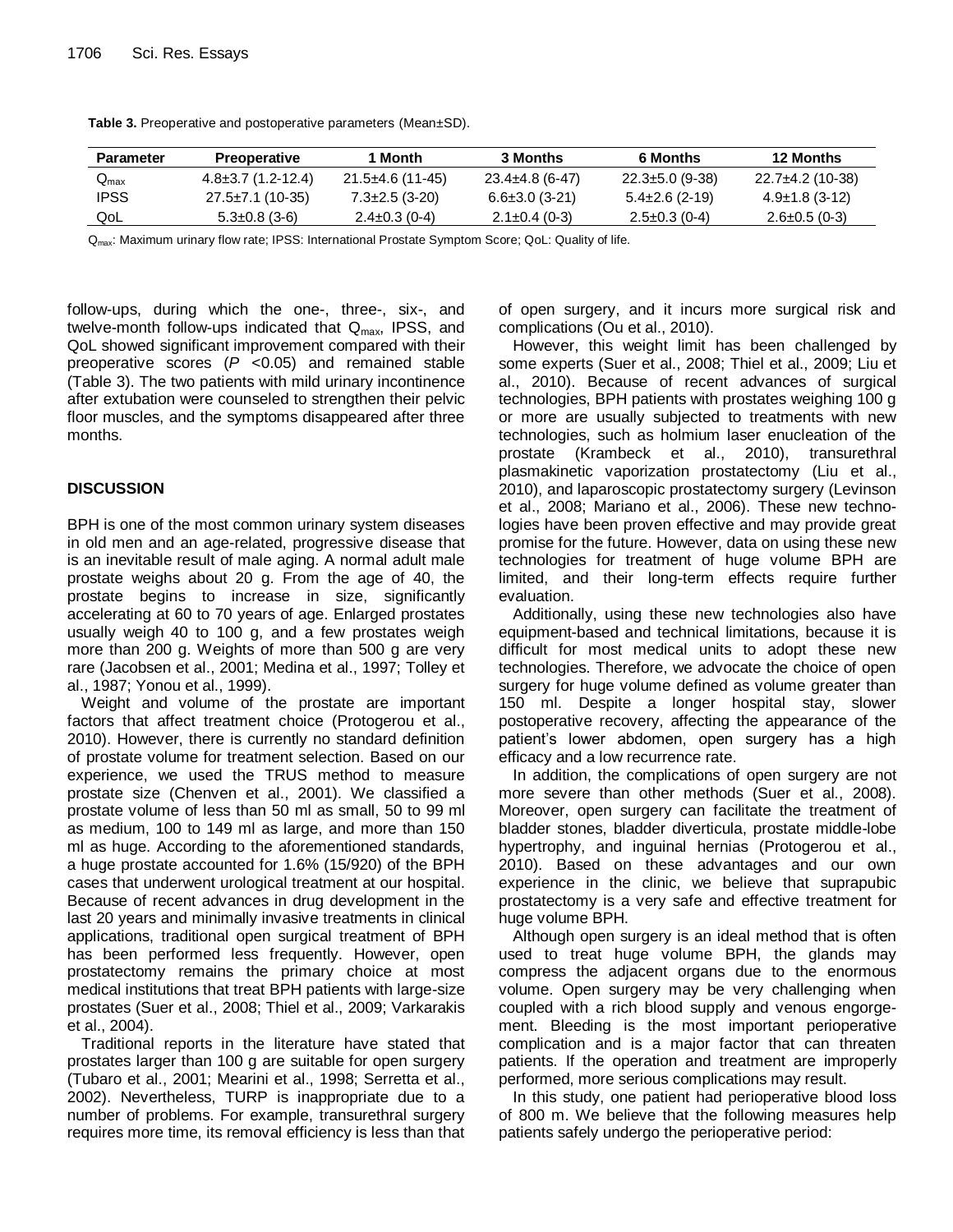(1) Routine blood preparation should be performed before operation.

(2) The procedure for opening the loose fatty tissue on the bladder surface, which is suffused with veins, should be performed gently.

(3) Making a bladder incision should begin at the top, only after the puncture has been confirmed. The largest case in this group involved 2/3 of the bladder wall being protruded by the prostate. If a surgical error occurs when the prostate tissue is cut, it will cause more bleeding, and more time will be required to stop the bleeding.

(4) After the bladder outlet mucosa has been cut open, electric coagulation knife should be used to deeply cut into the prostate capsule. The sites with obvious bleeding can be electrically coagulated, which can reduce continuous bleeding after prostate removal.

(5) Avoid damaging the capsule to reduce hemorrhaging in the prostate fossa. It is important to properly locate the surface of the prostate capsule and the gland. The finger should be close to the gland during blunt dissection, and a combination of blunt and sharp instruments should be used in cases of adhesion.

(6) Rapid removal of the prostate is necessary to reduce the continuous bleeding time and to begin the process to stop the bleeding as soon as possible. Meanwhile, a sterile gauze pad should be immediately applied after gland removal. At this time, the determination can be made whether the gland removal was complete. Any residual portion of the gland should be removed after removing the gauze pad, and any obvious bleeding sites can be sutured with absorbable sutures.

(7) The prostate fossa generally requires two stitches due to the huge prostate volume. This will help stop the bleeding and reduces the prostate fossa volume for easy wound healing and postoperative voiding (O'Conor, 1982).

(8) Many authors advocate suturing the bladder neck at the 5:00 and 7:00 during bladder neck reconstruction positions (Tolley et al., 1987), which is insufficient for huge prostatectomy bladder neck reconstruction. Prostate blood supply is not limited to these two sites during this operation (Clegg, 1955), and suturing from the 3:00 position to the 9:00 position is necessary. However, the bladder neck should not be stitched too tightly to avoid a postoperative bladder neck contracture.

(9) Continuously compressing the bladder neck using the balloon catheter is an effective means for preventing rebleeding after surgery (Shahapurkar et al., 2009).

The protection of adjacent organs and tissue structures during the surgery has attracted close attention.

(1) Excessive force should be avoided when pulling the gland to prevent damage to the urethral sphincter and reduce the incidence of postoperative incontinence. Scissors should be placed close to the prostate when cutting the tip of the prostatic urethra, in order to avoid

damaging the tip of the prostatic urethra with the fingers. There were two cases in this article of mild incontinence after surgery. The principal cause may have been local inflammatory edema, sphincter stimulation, closure mechanism failure, bladder instability, decreased bladder compliance, or long-term compression from a huge gland, which results in the over-stretching of the external sphincter. Incontinence itself is not caused by damage to the sphincter, and long-term pelvic floor muscle exercises can restore continence.

(2) The ureteral orifices should be discerned before suturing the bladder neck. If the bilateral ureteral orifice locations cannot be confirmed during surgery, treatment can be supplemented with an intravenous injection of methylene blue or a retrograde ureteral catheter.

(3) Fingers should be close to the gland surface when separating from below the prostate, thus avoiding injury the rectal wall; and rough tearing should be avoided when the glands are not fully stripped. In cases of adhesion between the prostate and the surrounding tissue, the left fingers can penetrate deep into the rectum and raise the prostate; separation can then be performed under the guidance of the left hand.

Huge volume BPH is relatively rarely seen in clinical situations. Surgical treatment should be seriously considered as a treatment option due to its enormous volume, rich blood supply, and adjacent organs being shifted by the pressure. Adequate preoperative preparation, precise surgical techniques, and strict postoperative observation can reduce the incidence of postoperative complications and ensure patient safety during the perioperative period. Regardless of the continuous innovations in endoscopic technology, we still believe that open surgery is a safe and effective method for treatment of huge volume BPH.

#### **REFERENCES**

- Chenven ES, Glazier DB, Krisch EB, Diamond SM, Marmar JL (2001). Evaluation of prostate volume by transrectal ultrasonography for use in a brachytherapy program. Urology, 58(5): 752-755.
- Clegg EJ (1955). The arterial supply of the human prostate and seminal vesicles. J. Anat., 89(2): 209-212.
- Jacobsen SJ, Girman CJ, Lieber MM (2001). Natural history of benign prostatic hyperplasia. Urology, 58(6 Suppl 1): 5-16.
- Krambeck AE, Handa SE, Lingeman JE (2010). Holmium laser enucleation of the prostate for prostates larger than 175 grams. J. Endourol., 24(3): 433-437.
- Levinson AW, Bagga HS, Pavlovich CP, Mettee LZ, Ward NT, Link RE, Su LM (2008). The Impact of prostate size on urinary Quality of life indexes following laparoscopic radical prostatectomy. J. Urol., 179(5): 1818-1822.
- Liu C, Zheng S, Li H, Xu K (2010). Transurethral enucleation and resection of prostate in patients with benign prostatic hyperplasia by plasma kinetics. J. Urol., 184(6): 2440-2445.
- Madersbacher S, Alivizatos G, Nordling J, Sanz CR, Emberton M, de la Rosette JJ (2004). EAU 2004 guidelines on assessment, therapy and follow-up of men with lower urinary tract symptoms suggestive of benign prostatic obstruction (BPH guidelines). Eur. Urol., 46(5): 547- 554.